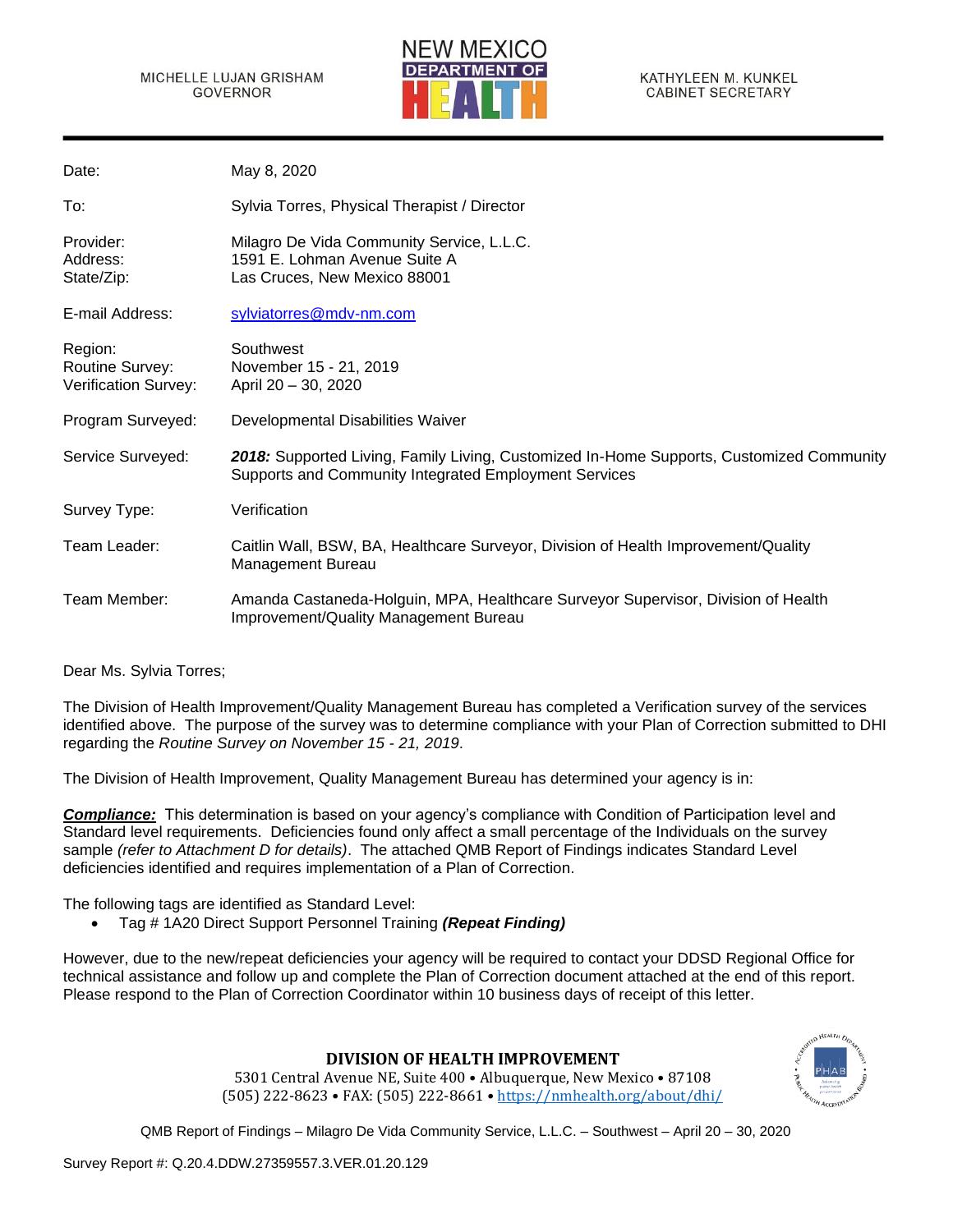## **Plan of Correction:**

The attached Report of Findings identifies the new/repeat Standard Level deficiencies found during your agency's verification compliance review. You are required to complete and implement a Plan of Correction. Your agency has a total of 10 business days from the receipt of this letter. The Plan of Correction must include the following:

- 1. Evidence your agency has contacted your DDSD Regional Office for technical assistance;
- 2. A Plan of Correction detailing Quality Assurance/Quality Improvement processes to prevent your agency from receiving deficiencies in the future. Please use the format provided at the end of this report;
- 3. Documentation verifying that newly cited deficiencies have been corrected.

#### **Submission of your Plan of Correction:**

Please submit your agency's Plan of Correction and documentation verifying correction of survey deficiencies within 10 business days of receipt of this letter to the parties below:

**1. Quality Management Bureau, Attention: Plan of Correction Coordinator 5301 Central Ave. NE Suite 400, New Mexico 87108** [MonicaE.Valdez@state.nm.us](mailto:MonicaE.Valdez@state.nm.us)

#### **2. Developmental Disabilities Supports Division Regional Office for region of service surveyed**

Failure to submit your POC within the allotted 10 business days may result in the imposition of a \$200 per day Civil Monetary Penalty until it is received, completed and/or implemented.

Please contact the Plan of Correction Coordinator, Monica Valdez at 505-273-1930 or email at: [MonicaE.Valdez@state.nm.us](mailto:MonicaE.Valdez@state.nm.us) if you have questions about the survey or the report. Thank you for your cooperation and for the work you perform.

Sincerely,

Caitlin Wall, BSW, BA

Caitlin Wall, BSW, BA Team Lead/Healthcare Surveyor Division of Health Improvement Quality Management Bureau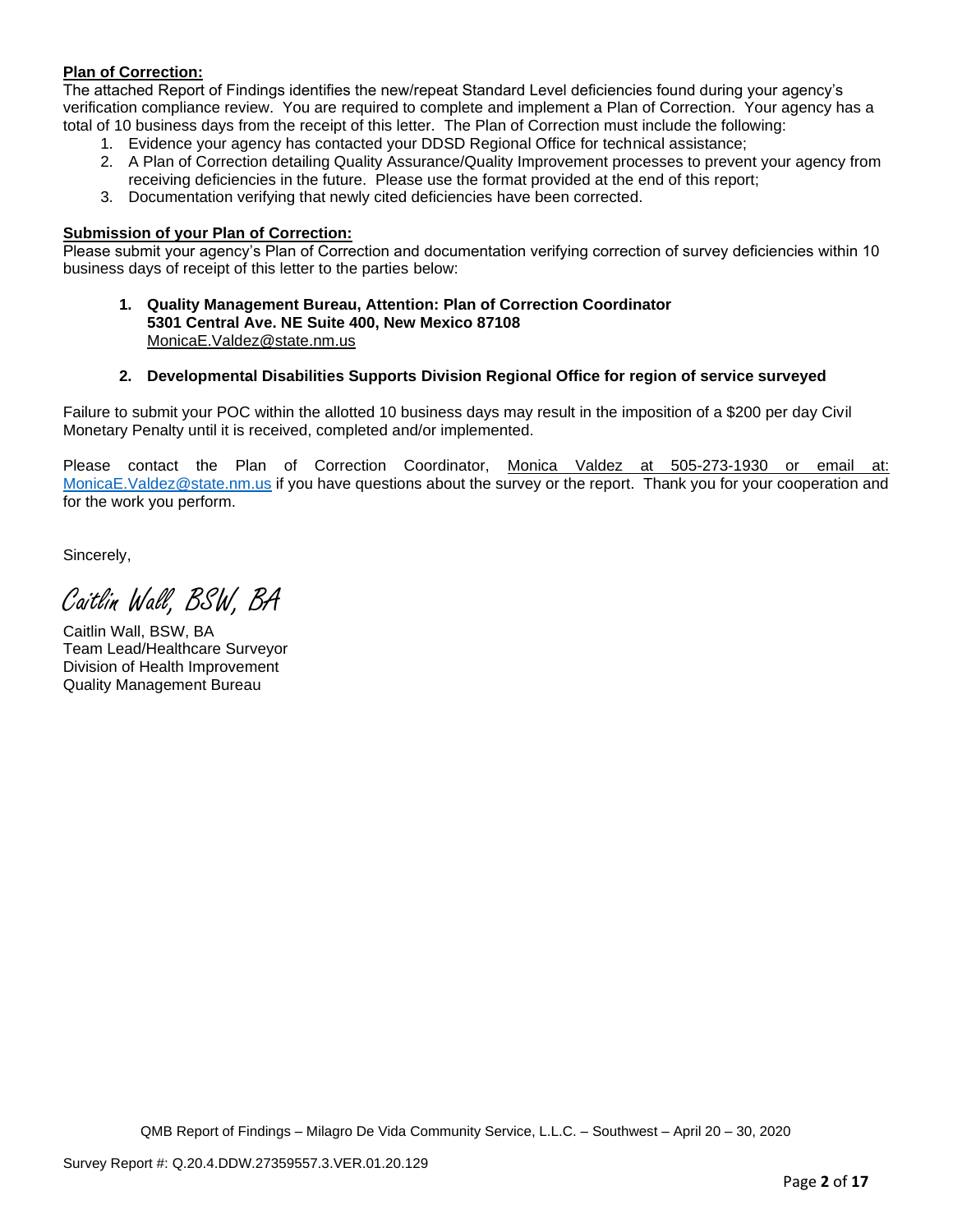| <b>Survey Process Employed:</b>                                      |                                                                                                                                                                 |
|----------------------------------------------------------------------|-----------------------------------------------------------------------------------------------------------------------------------------------------------------|
| <b>Administrative Review Start Date:</b>                             | April 20, 2020                                                                                                                                                  |
| Contact:                                                             | Milagro de Vida Community Services, L.L.C.<br>Sylvia Torres, Physical Therapist / Director<br>Virginia Flores, Office Manager                                   |
|                                                                      | DOH/DHI/QMB<br>Caitlin Wall, BSW, BA, Team Lead/Healthcare Surveyor                                                                                             |
| <b>Exit Conference Date:</b>                                         | April 30, 2020                                                                                                                                                  |
| Present:                                                             | <b>Milagro de Vida Community Services, L.L.C</b><br>Sylvia Torres, Physical Therapist / Director<br>Leonardo Torres, Trainer<br>Virginia Flores, Office Manager |
|                                                                      | <b>DOH/DHI/QMB</b><br>Caitlin Wall, BSW, BA, Team Lead/Healthcare Surveyor<br>Amanda Castaneda-Holguin, MPA, Healthcare Surveyor Supervisor                     |
|                                                                      | <b>DDSD - SW Regional Office</b><br>Dave Brunson, DDSD Social and Community Coordinator                                                                         |
| <b>Administrative Locations Visited:</b>                             | 0 (Note: No administrative locations visited due to COVID-19 Public<br><b>Health Emergency)</b>                                                                 |
| Total Sample Size:                                                   | 11                                                                                                                                                              |
|                                                                      | 0 - Jackson Class Members<br>11 - Non-Jackson Class Members                                                                                                     |
|                                                                      | 4 - Supported Living<br>1 - Family Living<br>3 - Customized In-Home Supports<br>6 - Customized Community Supports<br>4 - Community Integrated Employment        |
| Persons Served Records Reviewed                                      | 11                                                                                                                                                              |
| <b>Direct Support Personnel Records Reviewed</b>                     | 64 (One DSP also performs duties as a Service Coordinator)                                                                                                      |
| Direct Support Personnel Interviewed during<br><b>Routine Survey</b> | 13                                                                                                                                                              |
| Substitute Care/Respite Personnel<br><b>Records Reviewed</b>         | 4                                                                                                                                                               |
| Service Coordinator Records Reviewed                                 | 2 (One Service Coordinator also performs duties as DSP)                                                                                                         |
| Nurse Interview completed during Routine Survey                      | 1                                                                                                                                                               |
| Administrative Processes and Records Reviewed:                       |                                                                                                                                                                 |
| $\bullet$                                                            | Medicaid Billing/Reimbursement Records for all Services Provided                                                                                                |

• Accreditation Records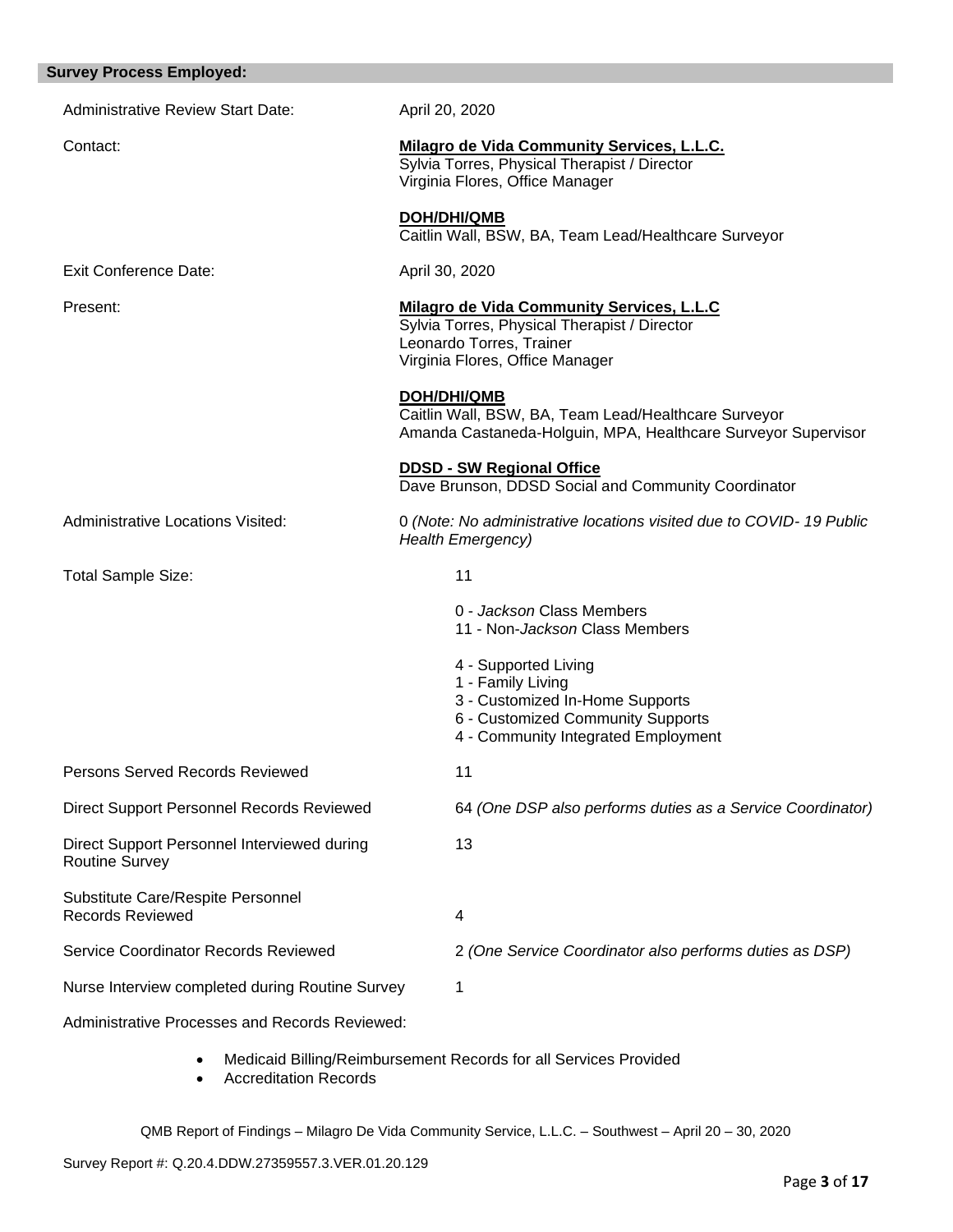- Oversight of Individual Funds
- Individual Medical and Program Case Files, including, but not limited to:
	- <sup>o</sup>Individual Service Plans
	- Progress on Identified Outcomes
	- <sup>o</sup>Healthcare Plans
	- Medication Administration Records
	- Medical Emergency Response Plans
	- **<sup>o</sup>Therapy Evaluations and Plans**
	- Healthcare Documentation Regarding Appointments and Required Follow-Up Other Required Health Information
- Internal Incident Management Reports and System Process / General Events Reports
- Personnel Files, including nursing and subcontracted staff
- Staff Training Records, Including Competency Interviews with Staff
- Agency Policy and Procedure Manual
- Caregiver Criminal History Screening Records
- Consolidated Online Registry/Employee Abuse Registry
- Human Rights Committee Notes and Meeting Minutes
- Evacuation Drills of Residences and Service Locations
- Quality Assurance / Improvement Plan

CC: Distribution List: DOH - Division of Health Improvement

DOH - Developmental Disabilities Supports Division

DOH - Office of Internal Audit

HSD - Medical Assistance Division

NM Attorney General's Office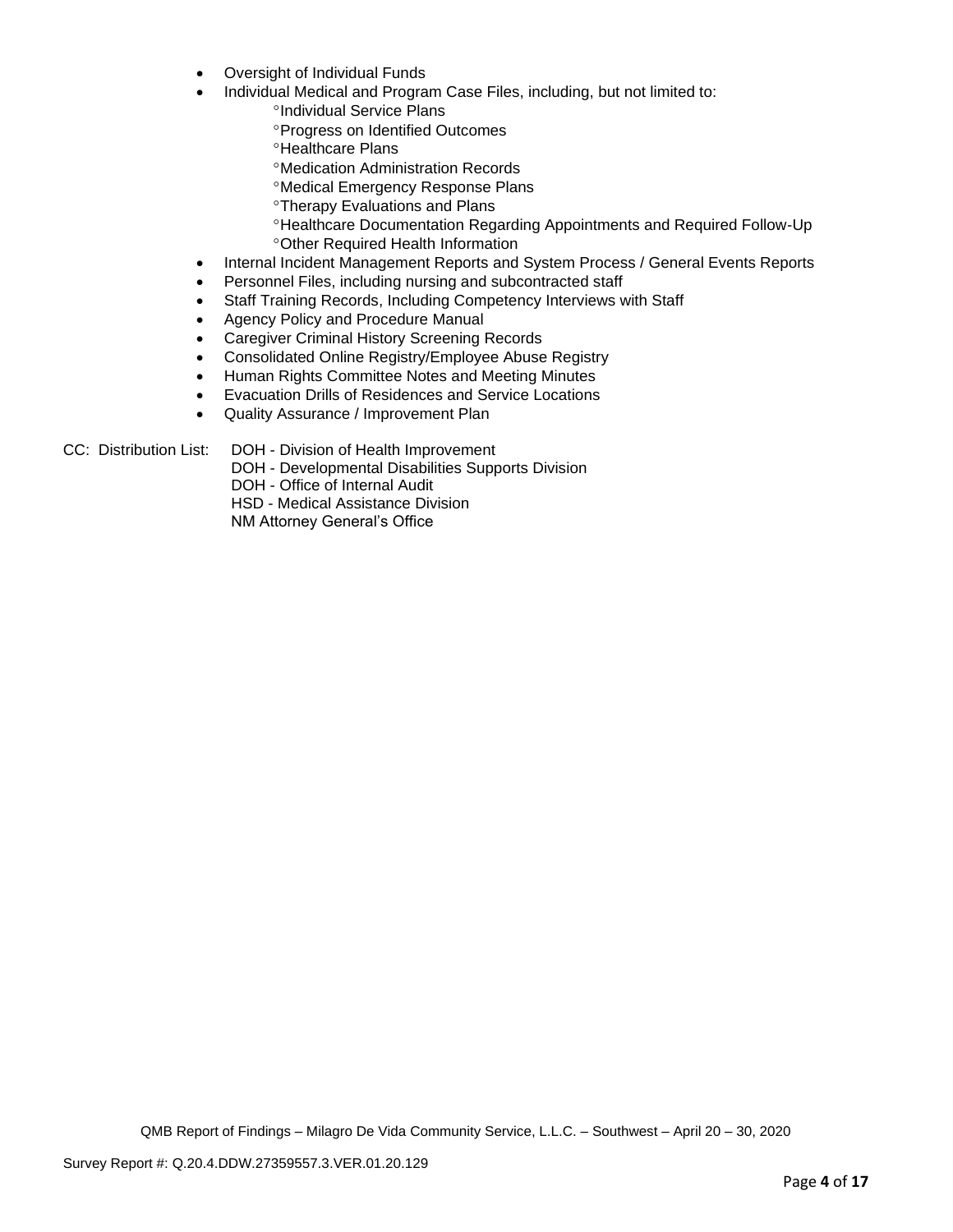### **Department of Health, Division of Health Improvement QMB Determination of Compliance Process**

The Division of Health Improvement, Quality Management Bureau (QMB) surveys compliance of the Developmental Disabilities Waiver (DDW) standards and other state and federal regulations. For the purpose of the LCA / CI survey the CMS waiver assurances have been grouped into four (4) Service Domains: Plan of Care (ISP Implementation); Qualified Providers; Health, Welfare and Safety; and Administrative Oversight (note that Administrative Oversight listed in this document is not the same as the CMS assurance of Administrative Authority. Used in this context it is related to the agency's operational policies and procedures, Quality Assurance system and Medicaid billing and reimbursement processes.)

The QMB Determination of Compliance process is based on provider compliance or non-compliance with standards and regulations identified during the on-site survey process and as reported in the QMB Report of Findings. All areas reviewed by QMB have been agreed to by DDSD and DHI/QMB and are reflective of CMS requirements. All deficiencies (non-compliance with standards and regulations) are identified and cited as either a Standard level deficiency or a Condition of Participation level deficiency in the QMB Reports of Findings. All deficiencies require corrective action when non-compliance is identified.

Each deficiency in your Report of Findings has been predetermined to be a Standard Level Deficiency, a Condition of Participation Level Deficiency, if below 85% compliance or a non-negotiable Condition of Participation Level Deficiency. Your Agency's overall Compliance Determination is based on a Scope and Severity Scale which takes into account the number of Standard and Condition Level Tags cited as well as the percentage of Individuals affected in the sample.

## **Conditions of Participation (CoPs)**

CoPs are based on the Centers for Medicare and Medicaid Services, Home and Community-Based Waiver required assurances, in addition to the New Mexico Developmental Disability Waiver (DDW) Service Standards. The Division of Health Improvement (DHI), in conjunction with the Developmental Disability Support Division (DDSD), has identified certain deficiencies that have the potential to be a Condition of Participation Level, if the tag falls below 85% compliance based on the number of people affected. Additionally, there are what are called nonnegotiable Conditions of Participation, regardless if one person or multiple people are affected. In this context, a CoP is defined as an essential / fundamental regulation or standard, which when out of compliance directly affects the health and welfare of the Individuals served. If no deficiencies within a Tag are at the level of a CoP, it is cited as a Standard Level Deficiency.

## *Service Domains and CoPs for Living Care Arrangements and Community Inclusion are as follows:*

**Service Domain: Service Plan: ISP Implementation -** *Services are delivered in accordance with the service plan, including type, scope, amount, duration and frequency specified in the service plan.*

#### **Potential Condition of Participation Level Tags, if compliance is below 85%:**

- **1A08.3 –** Administrative Case File: Individual Service Plan / ISP Components
- **1A32 –** Administrative Case File: Individual Service Plan Implementation
- **LS14 –** Residential Service Delivery Site Case File (ISP and Healthcare Requirements)
- **IS14 –** CCS / CIES Service Delivery Site Case File (ISP and Healthcare Requirements)

**Service Domain: Qualified Providers -** *The State monitors non-licensed/non-certified providers to assure adherence to waiver requirements. The State implements its policies and procedures for verifying that provider training is conducted in accordance with State requirements and the approved waiver.*

### **Potential Condition of Participation Level Tags, if compliance is below 85%:**

• **1A20 -** Direct Support Personnel Training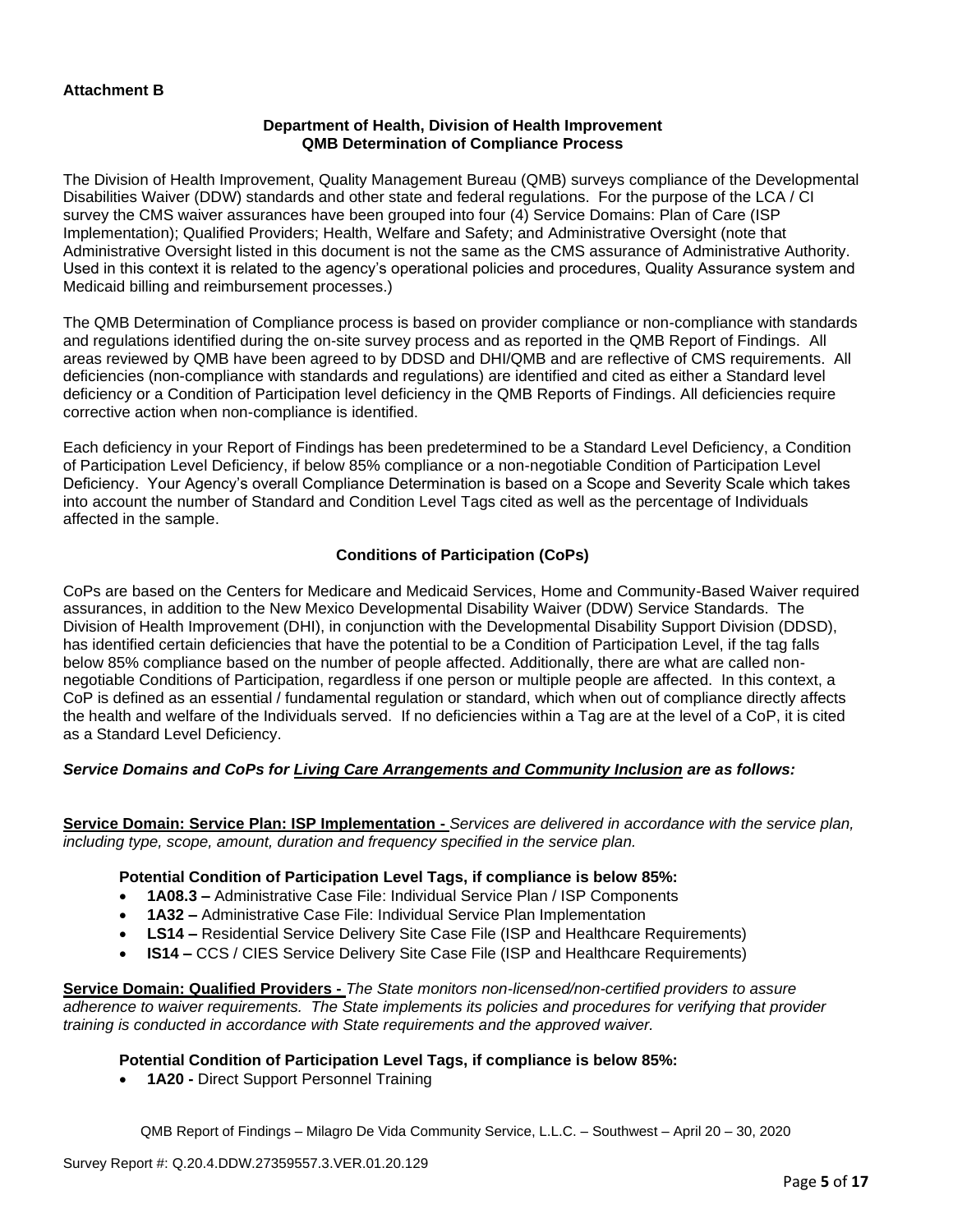- **1A22 -** Agency Personnel Competency
- **1A37 –** Individual Specific Training

### **Non-Negotiable Condition of Participation Level Tags (one or more Individuals are cited):**

- **1A25.1 –** Caregiver Criminal History Screening
- **1A26.1 –** Consolidated On-line Registry Employee Abuse Registry

**Service Domain: Health, Welfare and Safety -** *The State, on an ongoing basis, identifies, addresses and seeks to prevent occurrences of abuse, neglect and exploitation. Individuals shall be afforded their basic human rights. The provider supports individuals to access needed healthcare services in a timely manner.*

### **Potential Condition of Participation Level Tags, if compliance is below 85%:**

- **1A08.2 –** Administrative Case File: Healthcare Requirements & Follow-up
- **1A09 –** Medication Delivery Routine Medication Administration
- **1A09.1 –** Medication Delivery PRN Medication Administration
- **1A15.2 –** Administrative Case File: Healthcare Documentation (Therap and Required Plans)

### **Non-Negotiable Condition of Participation Level Tags (one or more Individuals are cited):**

- **1A05 –** General Requirements / Agency Policy and Procedure Requirements
- **1A07 –** Social Security Income (SSI) Payments
- **1A09.2 –** Medication Delivery Nurse Approval for PRN Medication
- **1A15 –** Healthcare Coordination Nurse Availability / Knowledge
- **1A31 –** Client Rights/Human Rights
- **LS25.1 –** Residential Reqts. (Physical Environment Supported Living / Family Living / Intensive Medical Living)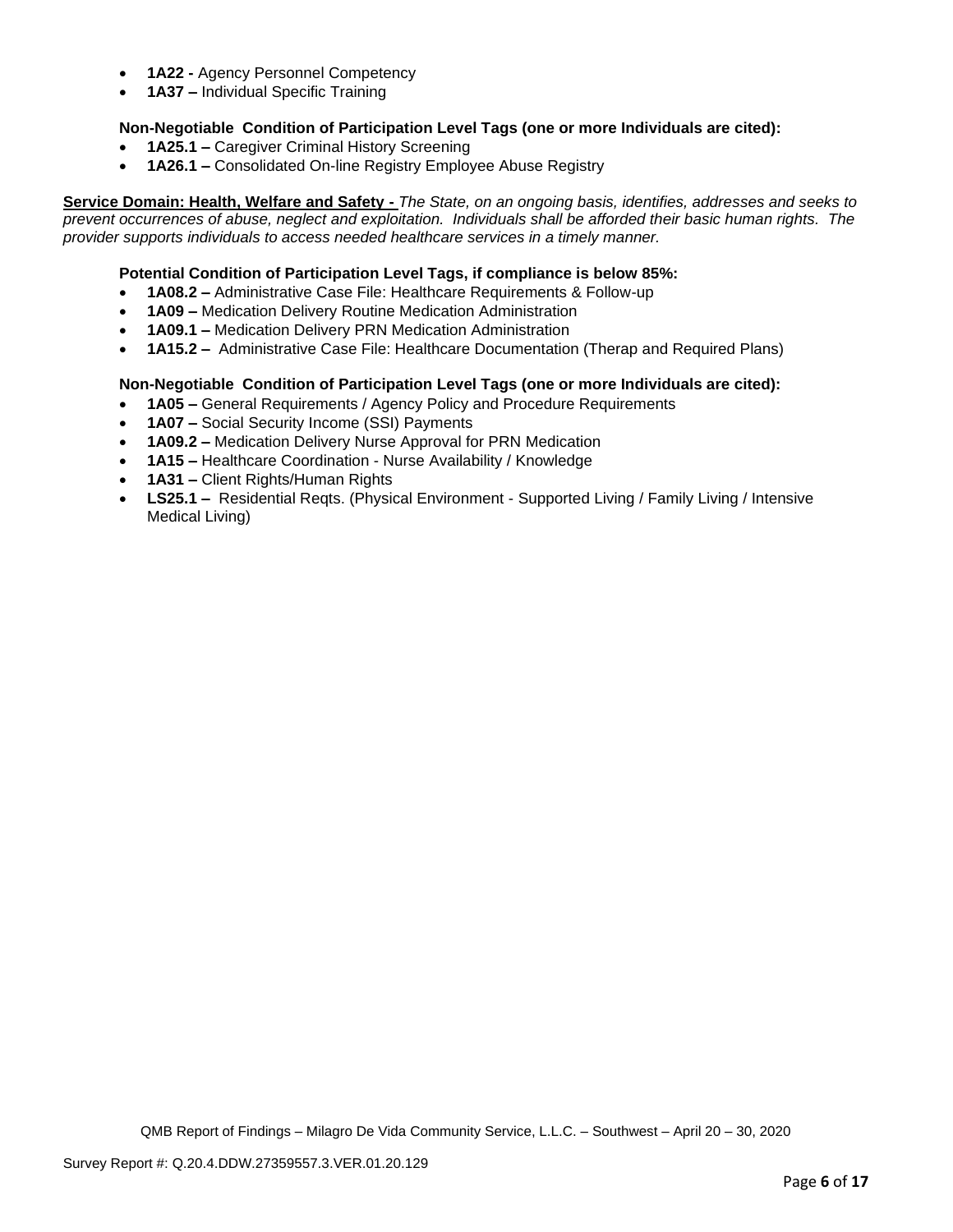### **Attachment C**

## **Guidelines for the Provider Informal Reconsideration of Finding (IRF) Process**

#### **Introduction:**

Throughout the QMB Survey process, surveyors are openly communicating with providers. Open communication means surveyors have clarified issues and/or requested missing information before completing the review through the use of the signed/dated "Document Request," or "Administrative Needs," etc. forms. Regardless, there may still be instances where the provider disagrees with a specific finding. Providers may use the following process to informally dispute a finding.

### **Instructions:**

- 1. The Informal Reconsideration of the Finding (IRF) request must be received in writing to the QMB Bureau Chief **within 10 business days** of receipt of the final Report of Findings **(***Note: No extensions are granted for the IRF)***.**
- 2. The written request for an IRF *must* be completed on the QMB Request for Informal Reconsideration of Finding form available on the QMB website: <https://nmhealth.org/about/dhi/cbp/irf/>
- 3. The written request for an IRF must specify in detail the request for reconsideration and why the finding is inaccurate.
- 4. The IRF request must include all supporting documentation or evidence.
- 5. If you have questions about the IRF process, email the IRF Chairperson, Valerie V. Valdez at [valerie.valdez@state.nm.us](mailto:valerie.valdez@state.nm.us) for assistance.

### **The following limitations apply to the IRF process:**

- The written request for an IRF and all supporting evidence must be received within 10 business days.
- Findings based on evidence requested during the survey and not provided may not be subject to reconsideration.
- The supporting documentation must be new evidence not previously reviewed or requested by the survey team.
- Providers must continue to complete their Plan of Correction during the IRF process
- Providers may not request an IRF to challenge the sampling methodology.
- Providers may not request an IRF based on disagreement with the nature of the standard or regulation.
- Providers may not request an IRF to challenge the team composition.
- Providers may not request an IRF to challenge the DHI/QMB determination of compliance or the length of their DDSD provider contract.

A Provider forfeits the right to an IRF if the request is not received within 10 business days of receiving the report and/or does not include all supporting documentation or evidence to show compliance with the standards and regulations.

The IRF Committee will review the request; the Provider will be notified in writing of the ruling; no face-to-face meeting will be conducted.

When a Provider requests that a finding be reconsidered, it does not stop or delay the Plan of Correction process. **Providers must continue to complete the Plan of Correction, including the finding in dispute regardless of the IRF status.** If a finding is removed or modified, it will be noted and removed or modified from the Report of Findings. It should be noted that in some cases a Plan of Correction may be completed prior to the IRF process being completed. The provider will be notified in writing on the decisions of the IRF committee.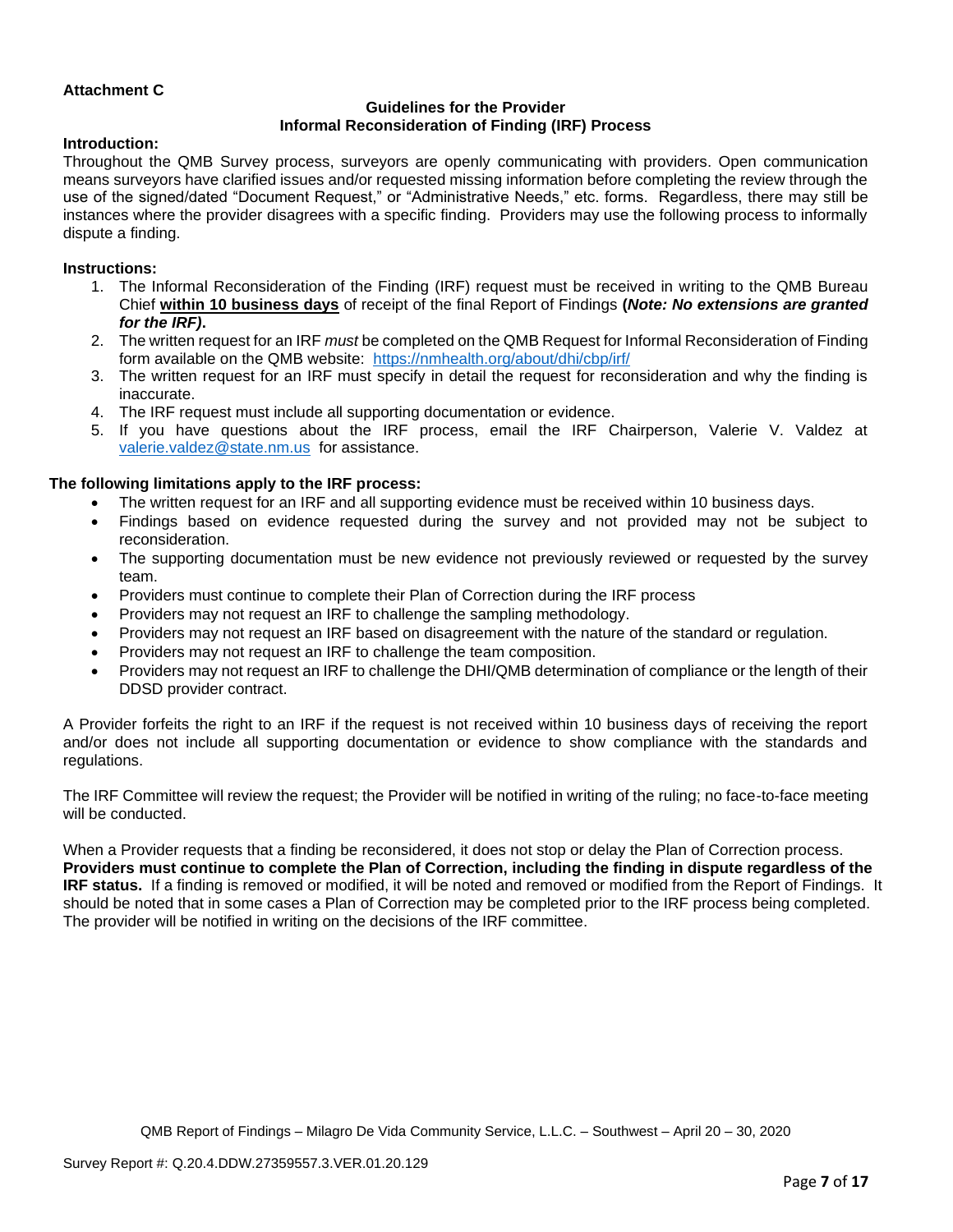### **QMB Determinations of Compliance**

### **Compliance:**

The QMB determination of *Compliance* indicates that a provider has either no deficiencies found during a survey or that no deficiencies at the Condition of Participation Level were found. The agency has obtained a level of compliance such that there is a minimal potential for harm to individuals' health and safety. To qualify for a determination of *Compliance*, the provider must have received no Conditions of Participation Level Deficiencies and have a minimal number of Individuals on the sample affected by the findings indicated in the Standards Level Tags.

### **Partial-Compliance with Standard Level Tags:**

The QMB determination of *Partial-Compliance with Standard Level Tags* indicates that a provider is in compliance with all Condition of Participation Level deficiencies but is out of compliance with a certain percentage of Standard Level deficiencies. This partial-compliance, if not corrected, may result in a negative outcome or the potential for more than minimal harm to individuals' health and safety. There are two ways to receive a determination of Partial Compliance with Standard Level Tags:

- 1. Your Report of Findings includes 16 or fewer Standards Level Tags with between 75% and 100% of the survey sample affected in any tag.
- 2. Your Report of Findings includes 17 or more Standard Level Tags with between 50% to 74% of the survey sample affected in any tag.

### **Partial-Compliance with Standard Level Tags and Condition of Participation Level Tags:**

The QMB determination of *Partial-Compliance with Standard Level Tags and Condition of Participation Level Tags*  indicates that a provider is out of compliance with one to five  $(1 - 5)$  Condition of Participation Level Tags. This partial-compliance, if not corrected, may result in a serious negative outcome or the potential for more than minimal harm to individuals' health and safety.

#### **Non-Compliance:**

The QMB determination of *Non-Compliance* indicates a provider is significantly out of compliance with both Standard Level deficiencies and Conditions of Participation level deficiencies. This non-compliance, if not corrected, may result in a serious negative outcome or the potential for more than minimal harm to individuals' health and safety. There are three ways an agency can receive a determination of Non-Compliance:

- 1. Your Report of Findings includes 17 or more total Tags with 0 to 5 Condition of Participation Level Tags with 75% to 100% of the survey sample affected in any Condition of Participation Level tag.
- 2. Your Report of Findings includes any amount of Standard Level Tags with 6 or more Condition of Participation Level Tags.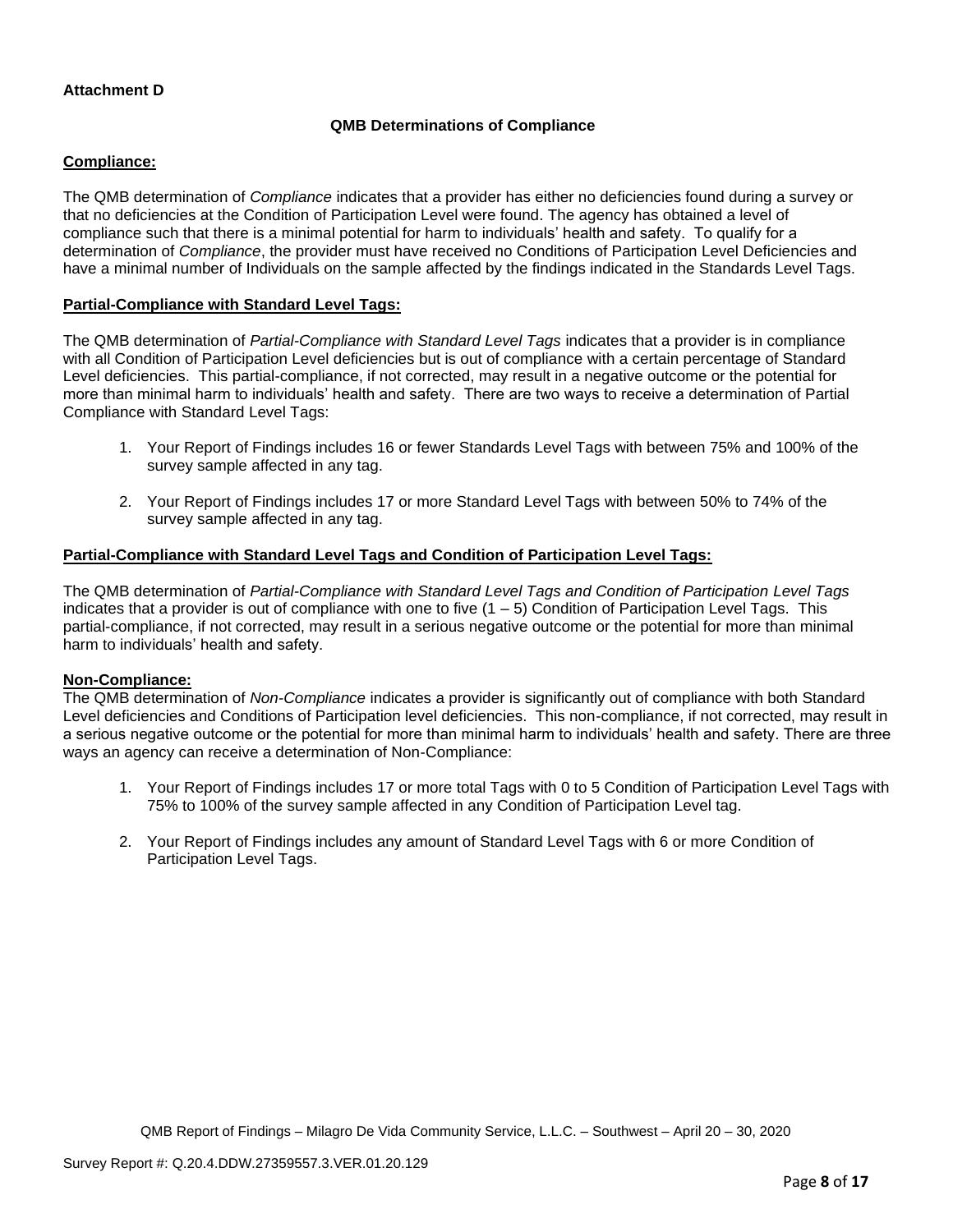| <b>Compliance</b>                                                                                   | <b>Weighting</b>                                                                                                                 |                                                                                                                                    |                                                                                                                             |                                                                                                                        |                                                                                                                         |                                                                                                                             |                                                                                                               |
|-----------------------------------------------------------------------------------------------------|----------------------------------------------------------------------------------------------------------------------------------|------------------------------------------------------------------------------------------------------------------------------------|-----------------------------------------------------------------------------------------------------------------------------|------------------------------------------------------------------------------------------------------------------------|-------------------------------------------------------------------------------------------------------------------------|-----------------------------------------------------------------------------------------------------------------------------|---------------------------------------------------------------------------------------------------------------|
| <b>Determination</b>                                                                                |                                                                                                                                  | LOW                                                                                                                                | <b>MEDIUM</b>                                                                                                               |                                                                                                                        | <b>HIGH</b>                                                                                                             |                                                                                                                             |                                                                                                               |
| <b>Total Tags:</b>                                                                                  | up to 16                                                                                                                         | 17 or more                                                                                                                         | up to 16                                                                                                                    | 17 or more                                                                                                             | <b>Any Amount</b>                                                                                                       | 17 or more                                                                                                                  | <b>Any Amount</b>                                                                                             |
|                                                                                                     | and                                                                                                                              | and                                                                                                                                | and                                                                                                                         | and                                                                                                                    | And/or                                                                                                                  | and                                                                                                                         | And/or                                                                                                        |
| <b>COP Level Tags:</b>                                                                              | 0 COP                                                                                                                            | 0 COP                                                                                                                              | 0 COP                                                                                                                       | 0 COP                                                                                                                  | 1 to 5 COP                                                                                                              | 0 to 5 CoPs                                                                                                                 | 6 or more COP                                                                                                 |
|                                                                                                     | and                                                                                                                              | and                                                                                                                                | and                                                                                                                         | and                                                                                                                    |                                                                                                                         | and                                                                                                                         |                                                                                                               |
| Sample Affected:                                                                                    | 0 to 74%                                                                                                                         | 0 to 49%                                                                                                                           | 75 to 100%                                                                                                                  | 50 to 74%                                                                                                              |                                                                                                                         | 75 to 100%                                                                                                                  |                                                                                                               |
| "Non-<br>Compliance"                                                                                |                                                                                                                                  |                                                                                                                                    |                                                                                                                             |                                                                                                                        |                                                                                                                         | 17 or more<br><b>Total Tags with</b><br>75 to 100% of<br>the Individuals<br>in the sample<br>cited in any<br>CoP Level tag. | Any Amount of<br><b>Standard Level</b><br>Tags and 6 or<br>more Conditions<br>of Participation<br>Level Tags. |
| "Partial Compliance<br>with Standard Level<br>tags and Condition<br>of Participation<br>Level Tags" |                                                                                                                                  |                                                                                                                                    |                                                                                                                             |                                                                                                                        | <b>Any Amount</b><br><b>Standard Level</b><br>Tags, plus 1 to 5<br><b>Conditions of</b><br>Participation<br>Level tags. |                                                                                                                             |                                                                                                               |
| "Partial<br><b>Compliance with</b><br><b>Standard Level</b><br>tags"                                |                                                                                                                                  |                                                                                                                                    | up to 16<br><b>Standard Level</b><br>Tags with 75<br>to 100% of the<br>individuals in<br>the sample<br>cited in any<br>tag. | 17 or more<br><b>Standard Level</b><br>Tags with 50<br>to 74% of the<br>individuals in<br>the sample<br>cited any tag. |                                                                                                                         |                                                                                                                             |                                                                                                               |
| "Compliance"                                                                                        | Up to 16<br><b>Standard Level</b><br>Tags with 0 to<br><b>74% of the</b><br>individuals in<br>the sample<br>cited in any<br>tag. | 17 or more<br><b>Standard Level</b><br>Tags with 0 to<br><b>49% of the</b><br>individuals in<br>the sample<br>cited in any<br>tag. |                                                                                                                             |                                                                                                                        |                                                                                                                         |                                                                                                                             |                                                                                                               |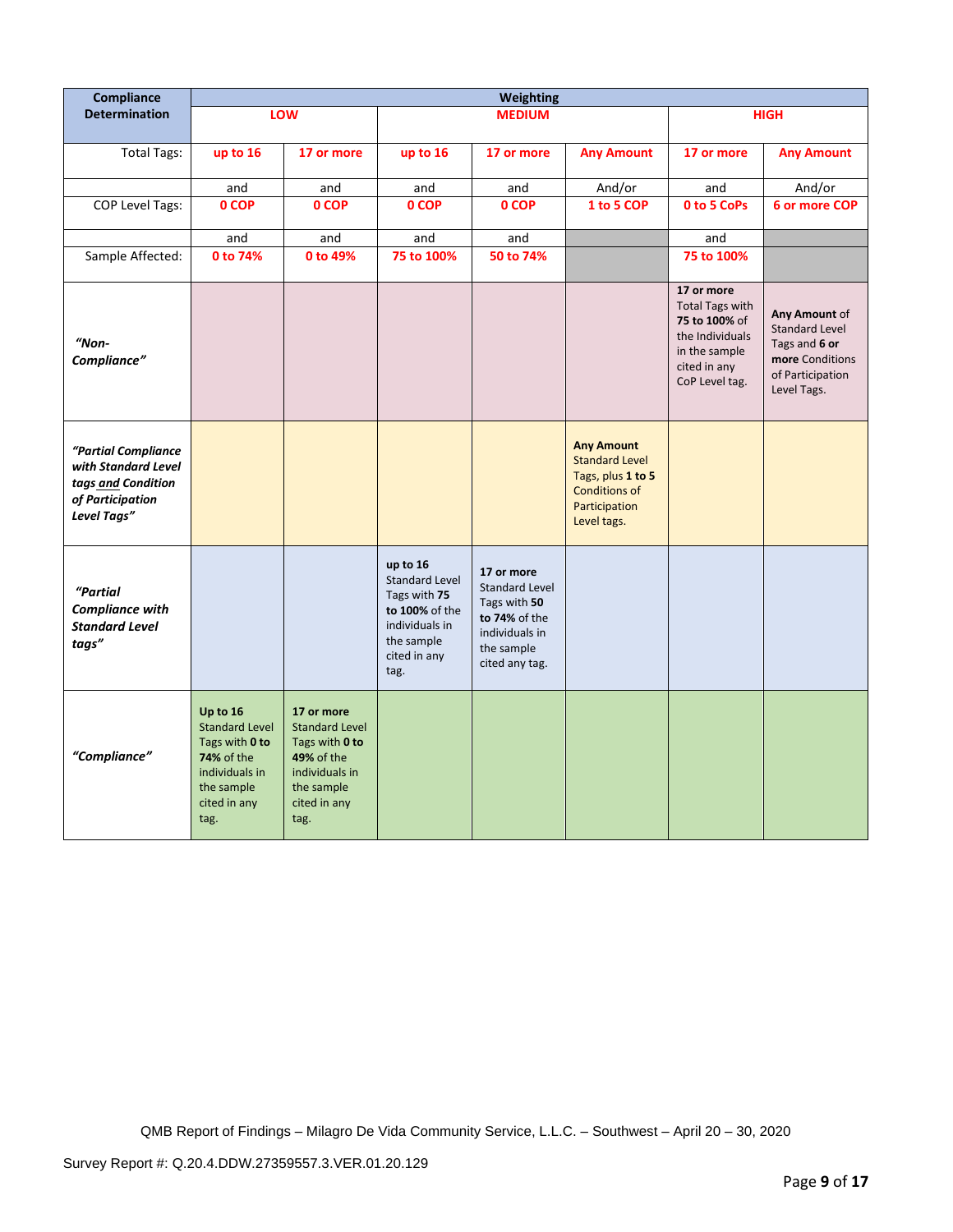| Agency:                     | Milagro de Vida Community Services, L.L.C. - Southwest Region                                                                                  |
|-----------------------------|------------------------------------------------------------------------------------------------------------------------------------------------|
| Program:                    | Developmental Disabilities Waiver                                                                                                              |
| Service:                    | 2018: Supported Living, Family Living, Customized In-Home Supports, Customized Community Supports, Community<br>Integrated Employment Services |
| Survey Type:                | Verification                                                                                                                                   |
| <b>Routine Survey:</b>      | November 15 – 21, 2019                                                                                                                         |
| <b>Verification Survey:</b> | April 20 - 30, 2020                                                                                                                            |

| <b>Standard of Care</b>                                                                    | <b>Routine Survey Deficiencies</b><br>November 15 - 21, 2019                                                                                            | <b>Verification Survey New and Repeat Deficiencies</b><br>April 20 - 30, 2020 |
|--------------------------------------------------------------------------------------------|---------------------------------------------------------------------------------------------------------------------------------------------------------|-------------------------------------------------------------------------------|
|                                                                                            | Service Domain: Qualified Providers - The State monitors non-licensed/non-certified providers to assure adherence to waiver requirements. The State     |                                                                               |
|                                                                                            | implements its policies and procedures for verifying that provider training is conducted in accordance with State requirements and the approved waiver. |                                                                               |
| Tag #1A20 Direct Support Personnel Training                                                | <b>Condition of Participation Level Deficiency</b>                                                                                                      | <b>Standard Level Deficiency</b>                                              |
| Developmental Disabilities (DD) Waiver Service                                             | After an analysis of the evidence it has been                                                                                                           | <b>Repeat Finding:</b>                                                        |
| Standards 2/26/2018; Re-Issue: 12/28/2018; Eff                                             | determined there is a significant potential for a                                                                                                       |                                                                               |
| 1/1/2019                                                                                   | negative outcome to occur.                                                                                                                              | Based on record review, the Agency did not ensure                             |
| Chapter 17: Training Requirements: The purpose                                             |                                                                                                                                                         | Orientation and Training requirements were met for                            |
| of this chapter is to outline requirements for                                             | Based on record review, the Agency did not ensure                                                                                                       | 2 of 64 Direct Support Personnel.                                             |
| completing, reporting and documenting DDSD                                                 | Orientation and Training requirements were met for                                                                                                      |                                                                               |
| training requirements for DD Waiver Provider                                               | 20 of 54 Direct Support Personnel.                                                                                                                      | Review of Direct Support Personnel training records                           |
| Agencies as well as requirements for certified                                             |                                                                                                                                                         | found no evidence of the following required                                   |
| trainers or mentors of DDSD Core curriculum                                                | Review of Direct Support Personnel training records                                                                                                     | DOH/DDSD trainings and certification being                                    |
| training.                                                                                  | found no evidence of the following required                                                                                                             | completed:                                                                    |
|                                                                                            | DOH/DDSD trainings and certification being                                                                                                              |                                                                               |
| 17.1 Training Requirements for Direct Support                                              | completed:                                                                                                                                              | <b>First Aid:</b>                                                             |
| <b>Personnel and Direct Support Supervisors:</b>                                           |                                                                                                                                                         | • Not Found (#525, 550) (Note: #525 First Aid                                 |
| Direct Support Personnel (DSP) and Direct Support                                          | <b>First Aid:</b>                                                                                                                                       | Training was completed during the Verification                                |
| Supervisors (DSS) include staff and contractors from                                       | • Not Found (#517, 525, 526, 542, 546, 548, 550)                                                                                                        | survey).                                                                      |
| agencies providing the following services: Supported                                       |                                                                                                                                                         |                                                                               |
| Living, Family Living, CIHS, IMLS, CCS, CIE and                                            | • Expired (#506, 543)                                                                                                                                   | CPR:                                                                          |
| Crisis Supports.                                                                           |                                                                                                                                                         | • Not Found (#525) (Note: #525 CPR Training was                               |
| 1. DSP/DSS must successfully:                                                              | CPR:                                                                                                                                                    | completed during the Verification survey).                                    |
| a. Complete IST requirements in accordance<br>with the specifications described in the ISP | • Not Found (#517, 525, 546, 550)                                                                                                                       |                                                                               |
| of each person supported and as outlined in                                                |                                                                                                                                                         |                                                                               |
| 17.10 Individual-Specific Training below.                                                  | • Expired (#506, 543)                                                                                                                                   |                                                                               |
| Complete training on DOH-approved ANE<br>b.                                                |                                                                                                                                                         |                                                                               |
| reporting procedures in accordance with                                                    | <b>Assisting with Medication Delivery:</b>                                                                                                              |                                                                               |
| <b>NMAC 7.1.14</b>                                                                         | • Not Found $(\#511)$                                                                                                                                   |                                                                               |
| Complete training in universal precautions.<br>c.                                          |                                                                                                                                                         |                                                                               |
|                                                                                            |                                                                                                                                                         |                                                                               |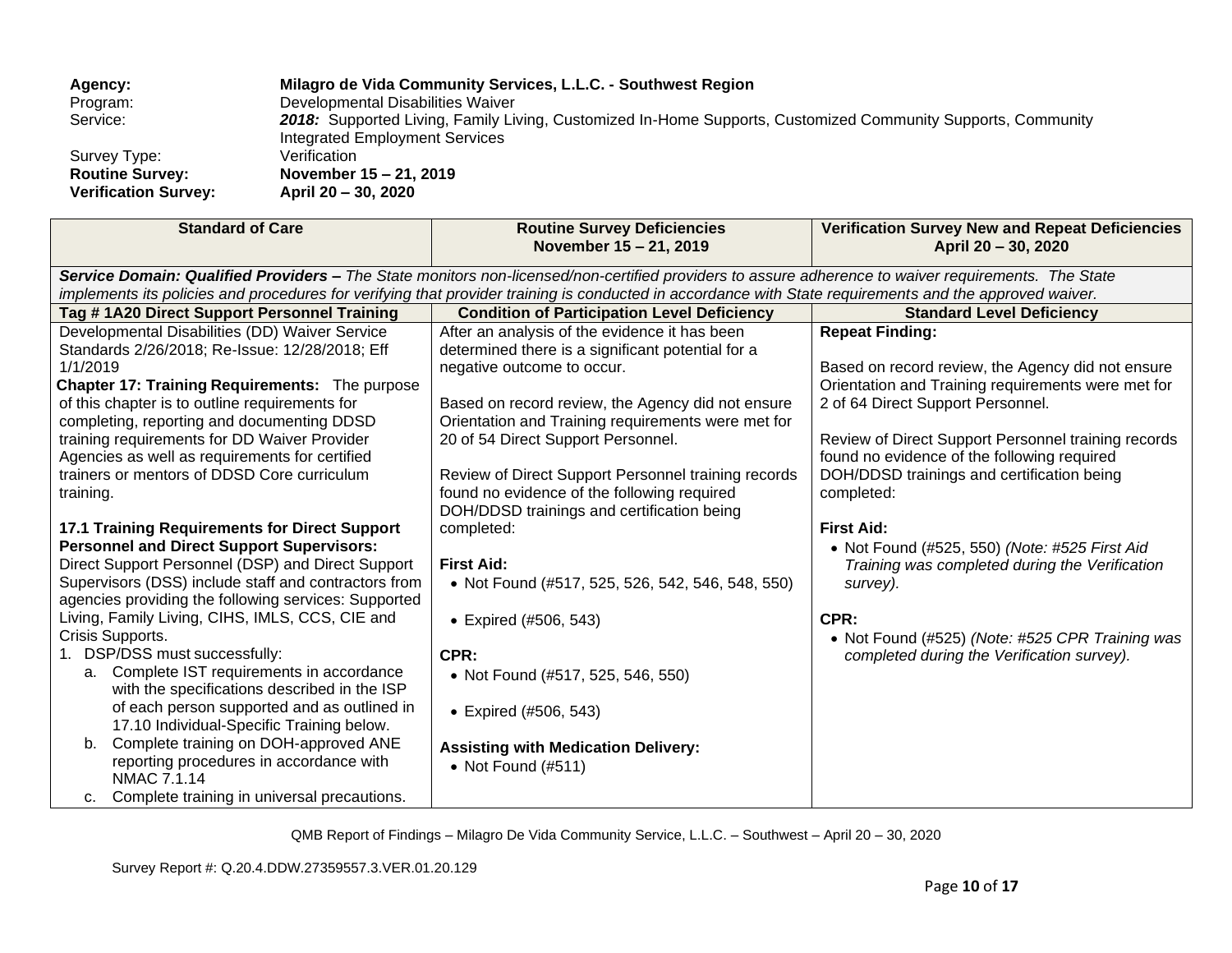|           | The training materials shall meet                                                             | · Expired (#502, 504, 505, 507, 516, 533, 536, |  |
|-----------|-----------------------------------------------------------------------------------------------|------------------------------------------------|--|
|           | Occupational Safety and Health                                                                | 538, 548, 551, 552)                            |  |
|           | Administration (OSHA) requirements                                                            |                                                |  |
| d.        | Complete and maintain certification in First                                                  |                                                |  |
|           | Aid and CPR. The training materials shall                                                     |                                                |  |
|           | meet OSHA requirements/guidelines.                                                            |                                                |  |
| е.        | Complete relevant training in accordance                                                      |                                                |  |
|           | with OSHA requirements (if job involves                                                       |                                                |  |
|           | exposure to hazardous chemicals).                                                             |                                                |  |
| f.        | Become certified in a DDSD-approved                                                           |                                                |  |
|           | system of crisis prevention and intervention                                                  |                                                |  |
|           | (e.g., MANDT, Handle with Care, CPI)                                                          |                                                |  |
|           | before using EPR. Agency DSP and DSS                                                          |                                                |  |
|           | shall maintain certification in a DDSD-                                                       |                                                |  |
|           | approved system if any person they support                                                    |                                                |  |
|           | has a BCIP that includes the use of EPR.                                                      |                                                |  |
| α.        | Complete and maintain certification in a                                                      |                                                |  |
|           | DDSD-approved medication course if                                                            |                                                |  |
|           | required to assist with medication delivery.                                                  |                                                |  |
|           | h. Complete training regarding the HIPAA.                                                     |                                                |  |
| 2.        | Any staff being used in an emergency to fill in                                               |                                                |  |
|           | or cover a shift must have at a minimum the DDSD                                              |                                                |  |
|           | required core trainings and be on shift with a DSP                                            |                                                |  |
|           | who has completed the relevant IST.                                                           |                                                |  |
|           |                                                                                               |                                                |  |
|           | 17.1.2 Training Requirements for Service                                                      |                                                |  |
|           | <b>Coordinators (SC):</b> Service Coordinators (SCs)                                          |                                                |  |
|           | refer to staff at agencies providing the following                                            |                                                |  |
|           | services: Supported Living, Family Living,                                                    |                                                |  |
|           | Customized In-home Supports, Intensive Medical                                                |                                                |  |
|           | Living, Customized Community Supports,                                                        |                                                |  |
|           | Community Integrated Employment, and Crisis                                                   |                                                |  |
| Supports. | 1. A SC must successfully:                                                                    |                                                |  |
|           |                                                                                               |                                                |  |
|           | a. Complete IST requirements in accordance<br>with the specifications described in the ISP of |                                                |  |
|           | each person supported, and as outlined in the                                                 |                                                |  |
|           | 17.10 Individual-Specific Training below.                                                     |                                                |  |
|           | b. Complete training on DOH-approved ANE                                                      |                                                |  |
|           | reporting procedures in accordance with                                                       |                                                |  |
|           |                                                                                               |                                                |  |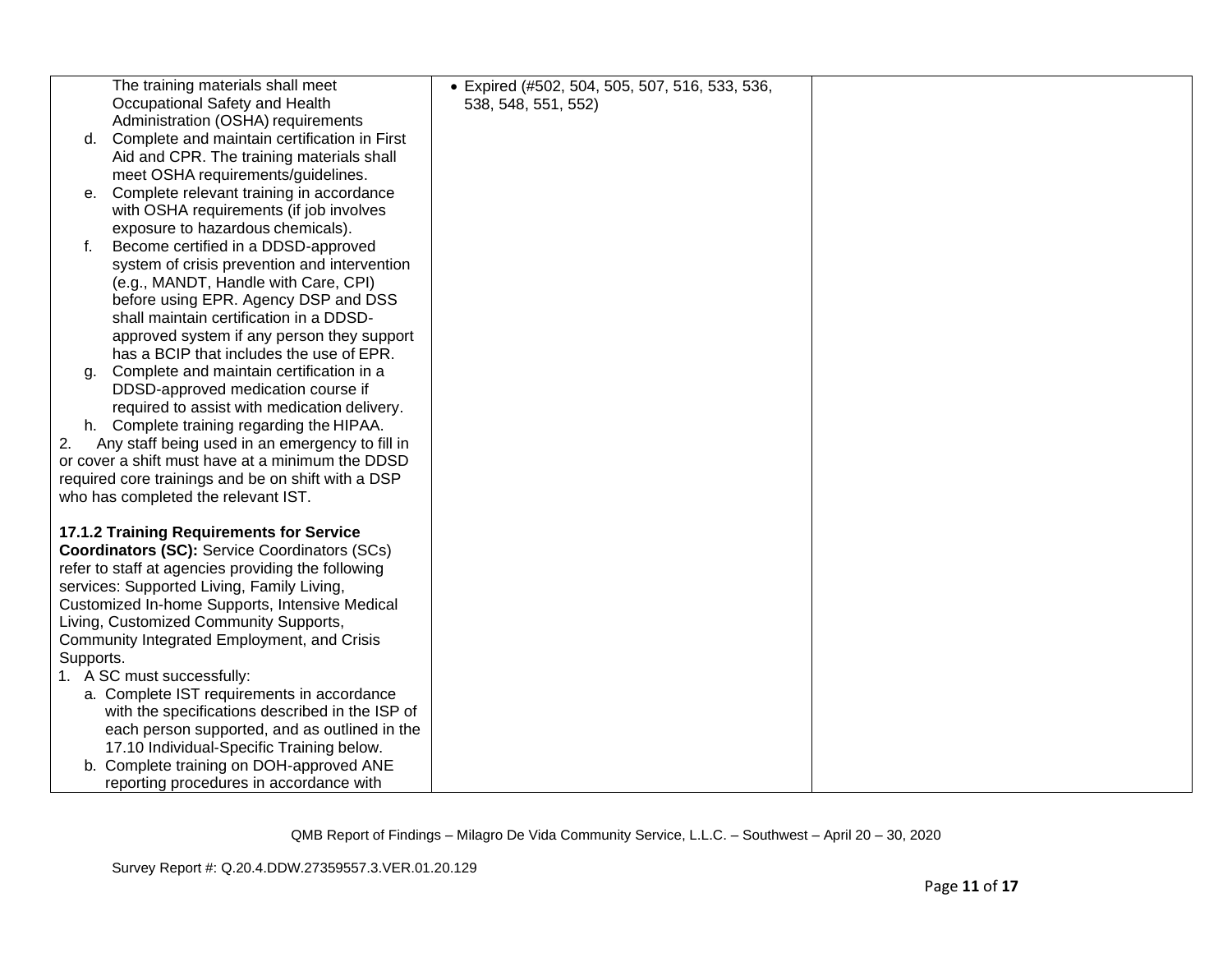| NMAC 7.1.14.                                       |                                    |                                                        |
|----------------------------------------------------|------------------------------------|--------------------------------------------------------|
| c. Complete training in universal precautions.     |                                    |                                                        |
| The training materials shall meet                  |                                    |                                                        |
| Occupational Safety and Health                     |                                    |                                                        |
| Administration (OSHA) requirements.                |                                    |                                                        |
| d. Complete and maintain certification in First    |                                    |                                                        |
| Aid and CPR. The training materials shall          |                                    |                                                        |
| meet OSHA requirements/guidelines.                 |                                    |                                                        |
| e. Complete relevant training in accordance with   |                                    |                                                        |
| OSHA requirements (if job involves exposure        |                                    |                                                        |
| to hazardous chemicals).                           |                                    |                                                        |
| Become certified in a DDSD-approved system<br>f.   |                                    |                                                        |
| of crisis prevention and intervention (e.g.,       |                                    |                                                        |
| MANDT, Handle with Care, CPI) before using         |                                    |                                                        |
| emergency physical restraint. Agency SC            |                                    |                                                        |
| shall maintain certification in a DDSD-            |                                    |                                                        |
| approved system if a person they support has       |                                    |                                                        |
| a Behavioral Crisis Intervention Plan that         |                                    |                                                        |
| includes the use of emergency physical             |                                    |                                                        |
| restraint.                                         |                                    |                                                        |
| g. Complete and maintain certification in AWMD     |                                    |                                                        |
| if required to assist with medications.            |                                    |                                                        |
| h. Complete training regarding the HIPAA.          |                                    |                                                        |
| 2.<br>Any staff being used in an emergency to fill |                                    |                                                        |
| in or cover a shift must have at a minimum the     |                                    |                                                        |
| DDSD required core trainings.                      |                                    |                                                        |
|                                                    |                                    |                                                        |
|                                                    |                                    |                                                        |
|                                                    |                                    |                                                        |
|                                                    |                                    |                                                        |
|                                                    |                                    |                                                        |
|                                                    |                                    |                                                        |
|                                                    |                                    |                                                        |
|                                                    |                                    |                                                        |
|                                                    |                                    |                                                        |
|                                                    |                                    |                                                        |
|                                                    |                                    |                                                        |
|                                                    |                                    |                                                        |
|                                                    |                                    |                                                        |
| <b>Standard of Care</b>                            | <b>Routine Survey Deficiencies</b> | <b>Verification Survey New and Repeat Deficiencies</b> |
|                                                    |                                    |                                                        |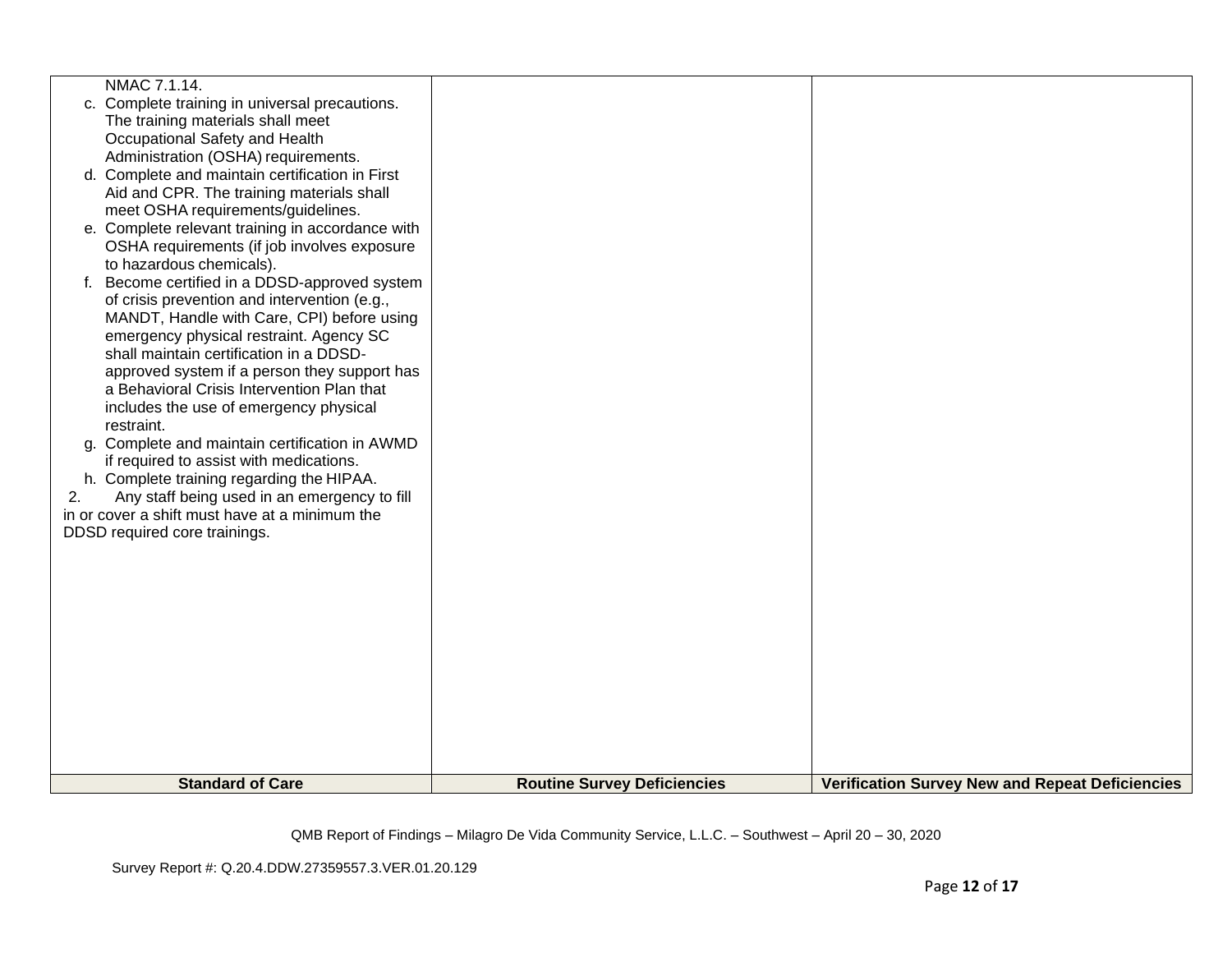|                                                       | November 15 - 21, 2019                                                                                                                                           | April 20 - 30, 2020 |
|-------------------------------------------------------|------------------------------------------------------------------------------------------------------------------------------------------------------------------|---------------------|
|                                                       | Service Domain: Service Plans: ISP Implementation - Services are delivered in accordance with the service plan, including type, scope, amount, duration and      |                     |
| frequency specified in the service plan.              |                                                                                                                                                                  |                     |
| Tag # 1A32.1 Administrative Case File: Individual     | <b>Standard Level Deficiency</b>                                                                                                                                 | <b>COMPLETE</b>     |
| Service Plan Implementation (Not Completed at         |                                                                                                                                                                  |                     |
| Frequency)                                            |                                                                                                                                                                  |                     |
| Tag # IS04 Community Life Engagement                  | <b>Standard Level Deficiency</b>                                                                                                                                 | <b>COMPLETE</b>     |
|                                                       |                                                                                                                                                                  |                     |
| Tag #1A38 Living Care Arrangement /                   | <b>Standard Level Deficiency</b>                                                                                                                                 | <b>COMPLETE</b>     |
| <b>Community Inclusion Reporting Requirements</b>     |                                                                                                                                                                  |                     |
| Tag # LS14 Residential Service Delivery Site          | <b>Condition of Participation Level Deficiency</b>                                                                                                               | <b>COMPLETE</b>     |
| <b>Case File (ISP and Healthcare Requirements)</b>    |                                                                                                                                                                  |                     |
| Tag # LS14.1 Residential Service Delivery Site        | <b>Standard Level Deficiency</b>                                                                                                                                 | <b>COMPLETE</b>     |
| <b>Case File (Other Req. Documentation)</b>           |                                                                                                                                                                  |                     |
|                                                       | Service Domain: Qualified Providers - The State monitors non-licensed/non-certified providers to assure adherence to waiver requirements. The State              |                     |
|                                                       | implements its policies and procedures for verifying that provider training is conducted in accordance with State requirements and the approved waiver.          |                     |
| Tag #1A22 Agency Personnel Competency                 | <b>Standard Level Deficiency</b>                                                                                                                                 | <b>COMPLETE</b>     |
|                                                       |                                                                                                                                                                  |                     |
| Tag # 1A25.1 Caregiver Criminal History               | <b>Condition of Participation Level Deficiency</b>                                                                                                               | <b>COMPLETE</b>     |
| <b>Screening</b>                                      |                                                                                                                                                                  |                     |
| Tag #1A26 Consolidated On-line Registry               | <b>Standard Level Deficiency</b>                                                                                                                                 | <b>COMPLETE</b>     |
| <b>Employee Abuse Registry</b>                        |                                                                                                                                                                  |                     |
| Tag #1A26.1 Consolidated On-line Registry             | <b>Condition of Participation Level Deficiency</b>                                                                                                               | <b>COMPLETE</b>     |
| <b>Employee Abuse Registry</b>                        |                                                                                                                                                                  |                     |
| Tag # 1A37 Individual Specific Training               | <b>Standard Level Deficiency</b>                                                                                                                                 | <b>COMPLETE</b>     |
|                                                       |                                                                                                                                                                  |                     |
| Tag #1A43.1 General Events Reporting:                 | <b>Standard Level Deficiency</b>                                                                                                                                 | <b>COMPLETE</b>     |
| <b>Individual Reporting</b>                           |                                                                                                                                                                  |                     |
|                                                       | Service Domain: Health and Welfare – The state, on an ongoing basis, identifies, addresses and seeks to prevent occurrences of abuse, neglect and                |                     |
|                                                       | exploitation. Individuals shall be afforded their basic human rights. The provider supports individuals to access needed healthcare services in a timely manner. |                     |
| Tag #1A08.2 Administrative Case File:                 | <b>Condition of Participation Level Deficiency</b>                                                                                                               | <b>COMPLETE</b>     |
| <b>Healthcare Requirements &amp; Follow-up</b>        |                                                                                                                                                                  |                     |
| Tag #1A03 Continuous Quality Improvement              | <b>Standard Level Deficiency</b>                                                                                                                                 | <b>COMPLETE</b>     |
| <b>System &amp; Key Performance Indicators (KPIs)</b> |                                                                                                                                                                  |                     |
| Tag #1A15.2 Administrative Case File:                 | <b>Condition of Participation Level Deficiency</b>                                                                                                               | <b>COMPLETE</b>     |
| <b>Healthcare Documentation (Therap and Required</b>  |                                                                                                                                                                  |                     |
| Plans)                                                |                                                                                                                                                                  |                     |
| Tag #1A29 Complaints / Grievances                     | <b>Standard Level Deficiency</b>                                                                                                                                 | <b>COMPLETE</b>     |
| Acknowledgement                                       |                                                                                                                                                                  |                     |
|                                                       |                                                                                                                                                                  |                     |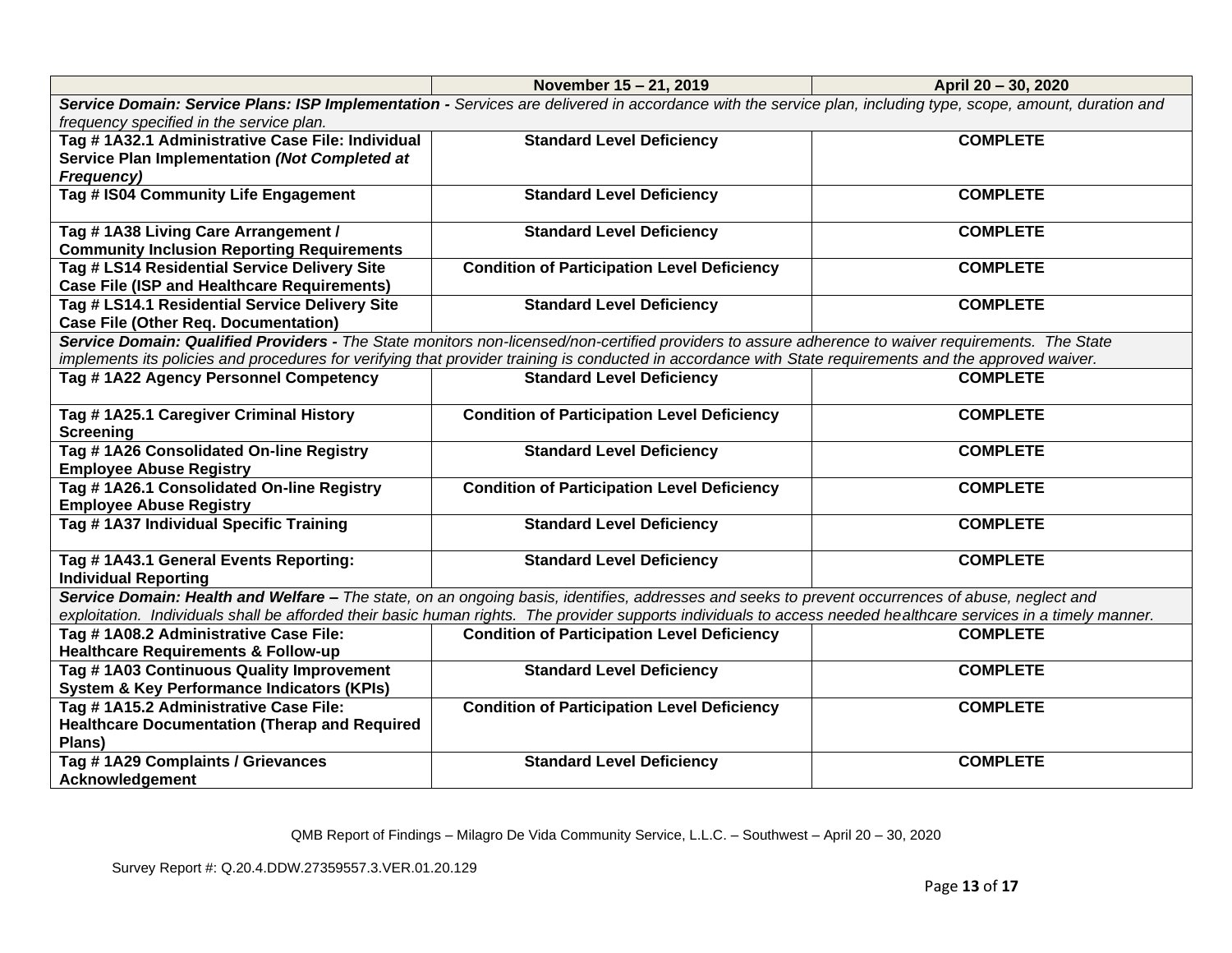| Tag #1A31.2 Human Right Committee                                                                                                                     | <b>Standard Level Deficiency</b> | <b>COMPLETE</b> |
|-------------------------------------------------------------------------------------------------------------------------------------------------------|----------------------------------|-----------------|
| <b>Composition</b>                                                                                                                                    |                                  |                 |
| Tag # LS25 Residential Health & Safety                                                                                                                | <b>Standard Level Deficiency</b> | <b>COMPLETE</b> |
| (Supported Living / Family Living / Intensive                                                                                                         |                                  |                 |
| <b>Medical Living)</b>                                                                                                                                |                                  |                 |
| Service Domain: Medicaid Billing/Reimbursement - State financial oversight exists to assure that claims are coded and paid for in accordance with the |                                  |                 |
| reimbursement methodology specified in the approved waiver.                                                                                           |                                  |                 |
| Tag # IS30 Customized Community Supports                                                                                                              | <b>Standard Level Deficiency</b> | <b>COMPLETE</b> |
| Reimbursement                                                                                                                                         |                                  |                 |
| Tag #IH32 Customized In-Home Supports                                                                                                                 | <b>Standard Level Deficiency</b> | <b>COMPLETE</b> |
| <b>Reimbursement</b>                                                                                                                                  |                                  |                 |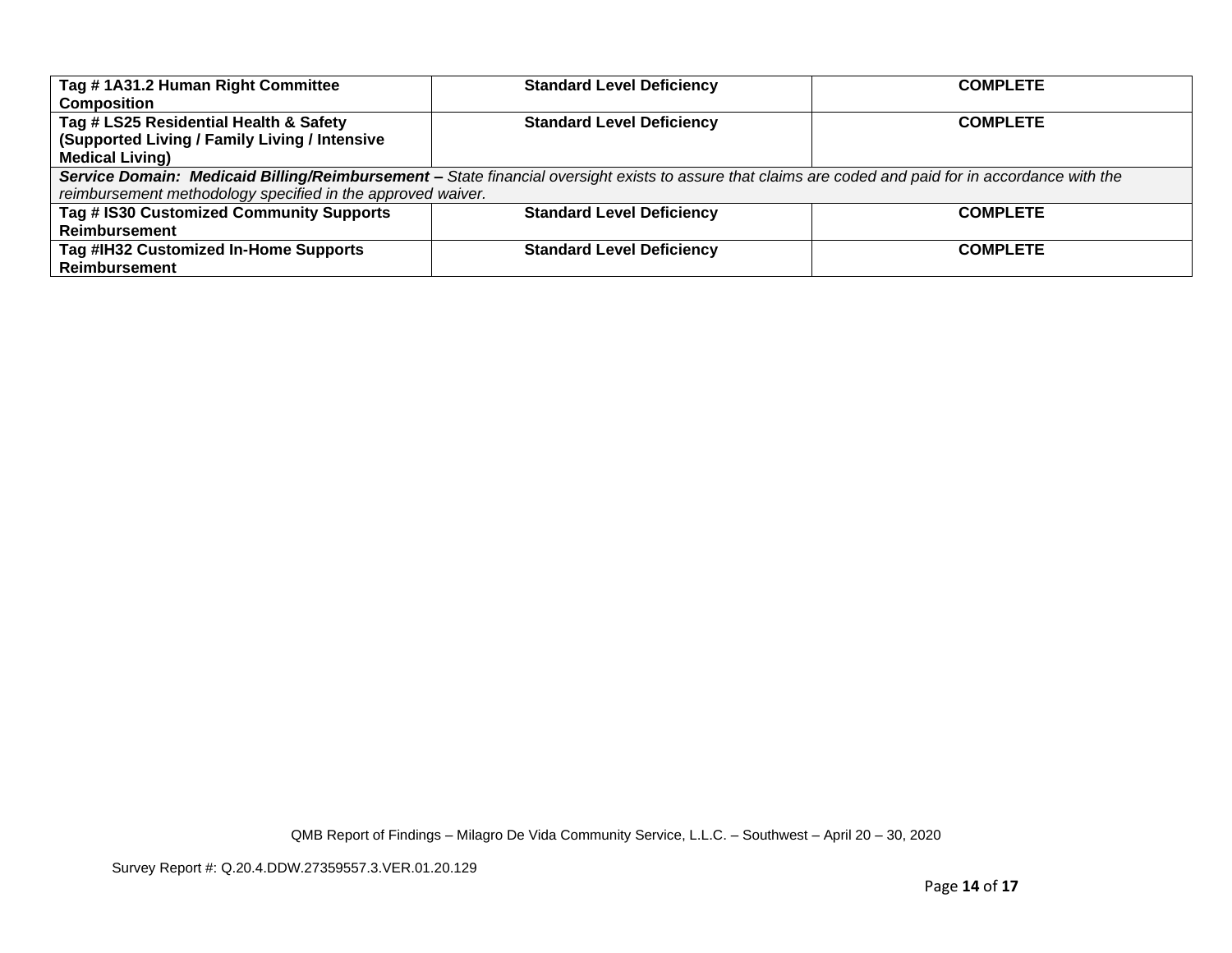|                                                                  | Verification Survey Plan of Correction, On-going QA/QI and Responsible Party                                                                                                                                                                                                                                | <b>Completion</b><br>Date |
|------------------------------------------------------------------|-------------------------------------------------------------------------------------------------------------------------------------------------------------------------------------------------------------------------------------------------------------------------------------------------------------|---------------------------|
| Tag # 1A20 Direct<br><b>Support Personnel</b><br><b>Training</b> | Provider:<br>State your Plan of Correction for the deficiencies cited in this tag here (How is the<br>deficiency going to be corrected? This can be specific to each deficiency cited or if possible an overall<br>$correction$ ?): $\rightarrow$                                                           |                           |
|                                                                  | <b>Provider:</b>                                                                                                                                                                                                                                                                                            |                           |
|                                                                  | Enter your ongoing Quality Assurance/Quality Improvement processes as it related to<br>this tag number here (What is going to be done? How many individuals is this going to affect? How<br>often will this be completed? Who is responsible? What steps will be taken if issues are found?): $\rightarrow$ |                           |
|                                                                  |                                                                                                                                                                                                                                                                                                             |                           |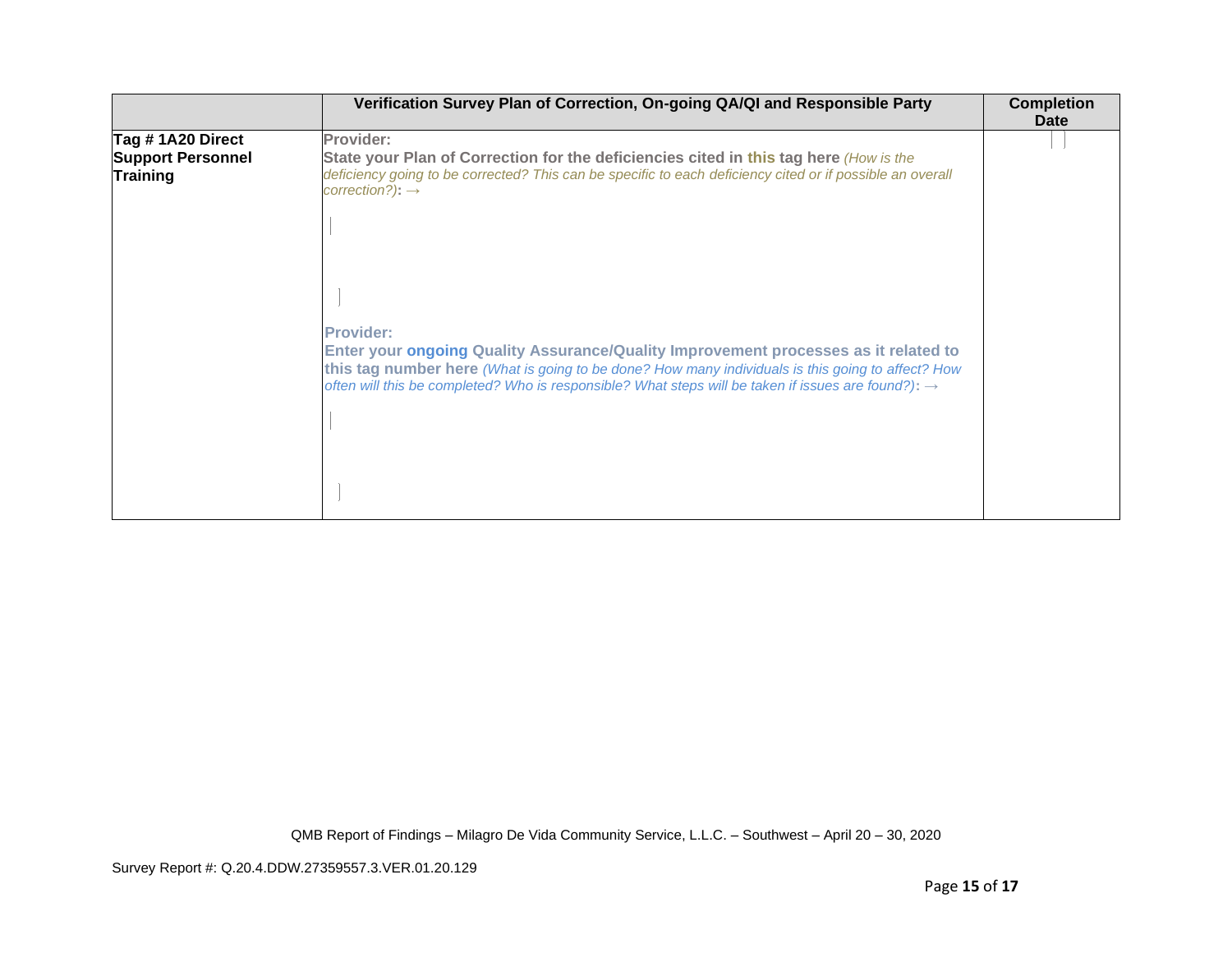MICHELLE LUJAN GRISHAM **GOVERNOR** 



KATHYLEEN M. KUNKEL **CABINET SECRETARY** 

Date: June 4, 2020

| To:<br>Provider:<br>Address:<br>State/Zip:                       | Sylvia Torres, Physical Therapist / Director<br>Milagro De Vida Community Service, L.L.C.<br>1591 E. Lohman Avenue Suite A<br>Las Cruces, New Mexico 88001         |
|------------------------------------------------------------------|--------------------------------------------------------------------------------------------------------------------------------------------------------------------|
| E-mail Address:                                                  | sylviatorres@mdv-nm.com                                                                                                                                            |
| Region:<br><b>Routine Survey:</b><br><b>Verification Survey:</b> | Southwest<br>November 15 - 21, 2019<br>April 20 - 30, 2020                                                                                                         |
| Program Surveyed:                                                | Developmental Disabilities Waiver                                                                                                                                  |
| Service Surveyed:                                                | 2018: Supported Living, Family Living, Customized In-Home Supports,<br><b>Customized Community Supports and Community Integrated</b><br><b>Employment Services</b> |
| Survey Type:                                                     | Verification                                                                                                                                                       |

Dear Ms. Sylvia Torres:

The Division of Health Improvement/Quality Management Bureau has received, reviewed and approved the supporting documents you submitted for your Plan of Correction. The documents you provided verified that all previously cited survey Deficiencies have been corrected.

## **The Plan of Correction process is now complete.**

# **Furthermore, your agency is now determined to be in Compliance with all Conditions of Participation.**

To maintain ongoing compliance with standards and regulations, continue to use the Quality Assurance (self-auditing) processes you described in your Plan of Correction.

Consistent use of these Quality Assurance processes will enable you to identify and promptly respond to problems, enhance your service delivery, and result in fewer deficiencies cited in future QMB surveys.

Thank you for your cooperation with the Plan of Correction process, for striving to come into compliance with standards and regulations, and for helping to provide the health, safety and personal growth of the people you serve.